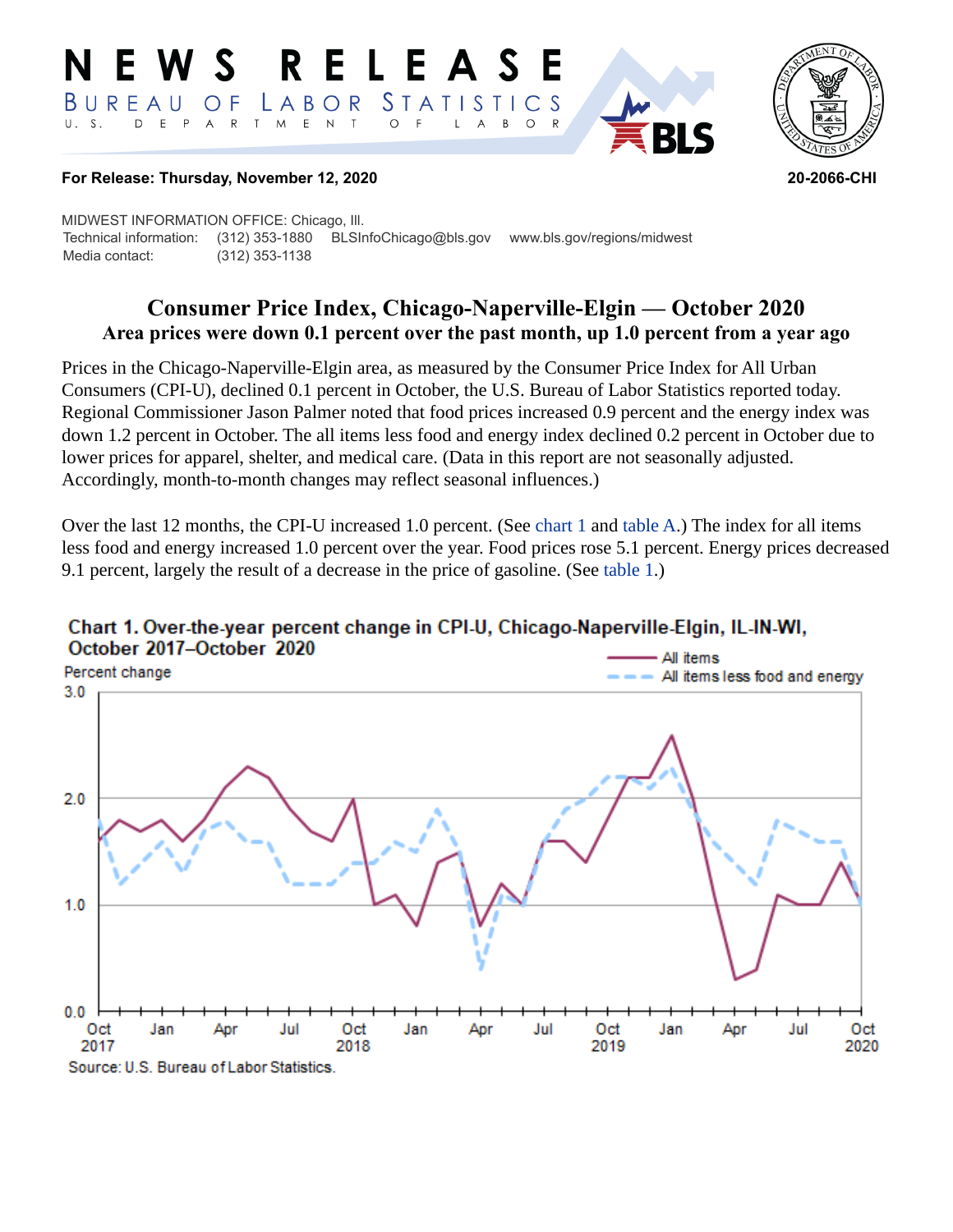## **Food**

Food prices rose 0.9 percent for the month of October. Prices for food at home (groceries) rose 1.4 percent, and prices for food away from home (restaurant, cafeteria, and vending purchases) rose 0.1 percent for the same period. Within the food at home group, indexes were higher in October for other fresh fruits, chicken, and citrus fruits, while prices were lower for uncooked beef steaks and frozen and freeze dried prepared foods.

Over the year, food prices rose 5.1 percent. Prices for food at home rose 4.9 percent since a year ago, and prices for food away from home rose 5.3 percent.

## **Energy**

The energy index decreased 1.2 percent over the month. The decrease was mainly due to lower prices for gasoline (-2.5 percent). Prices for utility (piped) gas service advanced 0.3 percent, while prices for electricity decreased 0.4 percent for the same period.

Energy prices decreased 9.1 percent over the year, largely due to lower prices for gasoline (-17.6 percent). Prices paid for utility (piped) gas service advanced 4.8 percent, while prices for electricity decreased 3.4 percent during the past year.

## **All items less food and energy**

The index for all items less food and energy declined 0.2 percent in October. Lower prices for apparel (-4.2 percent), shelter (-0.2 percent), and medical care (-0.3 percent) were partially offset by higher prices for new and used motor vehicles (1.2 percent) and alcoholic beverages (1.1 percent).

Over the year, the index for all items less food and energy increased 1.0 percent. Components contributing to the increase included shelter (2.2 percent), new and used motor vehicles (5.1 percent), and recreation (2.0 percent). Partly offsetting the increases were price decreases in apparel (-7.4 percent) and motor vehicle insurance (-9.8 percent).

| Month | 2016    |                 | 2017    |                 | 2018    |                 | 2019    |                 | 2020    |                 |
|-------|---------|-----------------|---------|-----------------|---------|-----------------|---------|-----------------|---------|-----------------|
|       | 1-month | $12 -$<br>month | 1-month | $12 -$<br>month | 1-month | $12 -$<br>month | 1-month | $12 -$<br>month | 1-month | $12 -$<br>month |
|       | 0.8     | 0.9             | 0.7     | 1.8             | 0.8     | 1.8             | 0.6     | 0.8             | 0.9     | 2.6             |
|       | $-0.2$  | 0.7             | 0.1     | 2.2             | 0.0     | 1.6             | 0.6     | 1.4             | 0.0     | 2.0             |
|       | 0.1     | 0.2             | $-0.1$  | 2.0             | 0.0     | 1.8             | 0.1     | 1.5             | $-0.7$  | 1.1             |
|       | 0.6     | 0.7             | 0.4     | 1.7             | 0.7     | 2.1             | $-0.1$  | 0.8             | $-0.9$  | 0.3             |
|       | 0.0     | 0.3             | 0.2     | 1.8             | 0.4     | 2.3             | 0.8     | 1.2             | 1.0     | 0.4             |
|       | 0.5     | 0.7             | 0.0     | 1.3             | $-0.2$  | 2.2             | $-0.4$  | 1.0             | 0.3     | 1.1             |
|       | $-0.8$  | $-0.1$          | 0.0     | 2.2             | $-0.3$  | 1.9             | 0.3     | 1.6             | 0.2     | 1.0             |
|       | 0.2     | $-0.2$          | 0.3     | 2.3             | 0.1     | 1.7             | 0.2     | 1.6             | 0.1     | 1.0             |
|       | 0.6     | 0.6             | 0.4     | 2.1             | 0.4     | 1.6             | 0.2     | 1.4             | 0.6     | 1.4             |
|       | 0.1     | 0.8             | $-0.4$  | 1.6             | 0.0     | 2.0             | 0.3     | 1.8             | $-0.1$  | 1.0             |
|       | 0.2     | 1.5             | 0.4     | 1.8             | $-0.6$  | 1.0             | $-0.2$  | 2.2             |         |                 |
|       | $-0.2$  | 1.9             | $-0.4$  | 1.7             | $-0.3$  | 1.1             | $-0.2$  | 2.2             |         |                 |

### <span id="page-1-0"></span>**Table A. Chicago-Naperville-Elgin, IL-IN-WI, CPI-U 1-month and 12-month percent changes, all items index, not seasonally adjusted**

**The November 2020 Consumer Price Index for Chicago is scheduled to be released on Thursday, December 10, 2020.**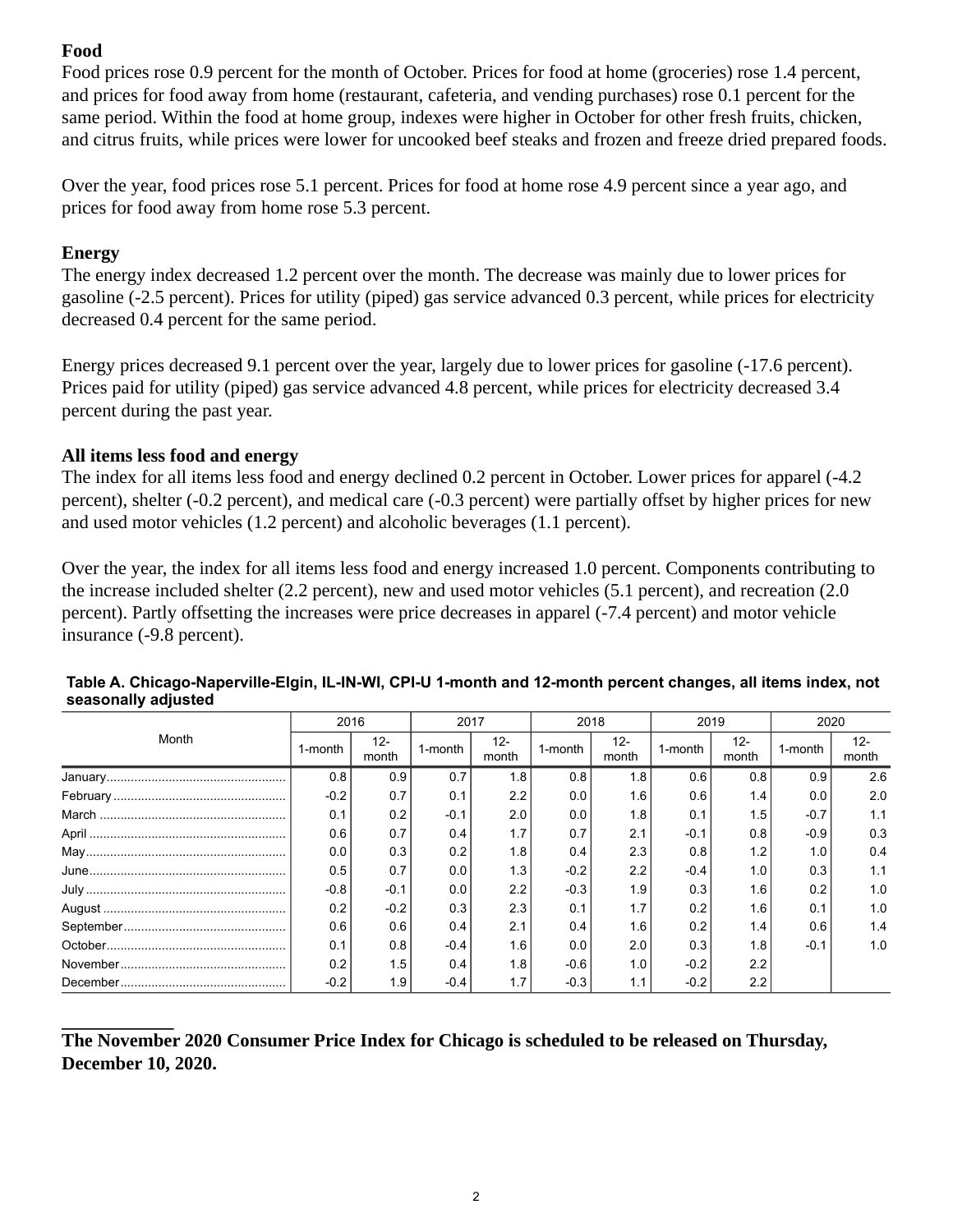## **Coronavirus (COVID-19) Pandemic Impact on October 2020 Consumer Price Index Data**

Data collection by personal visit for the Consumer Price Index (CPI) program has been suspended since March 16, 2020. When possible, data normally collected by personal visit were collected either online or by phone. Additionally, data collection in October was affected by the temporary closing or limited operations of certain types of establishments. These factors resulted in an increase in the number of prices considered temporarily unavailable and imputed.

While the CPI program attempted to collect as much data as possible, many indexes are based on smaller amounts of collected prices than usual, and a small number of indexes that are normally published were not published this month. Additional information is available at [www.bls.gov/covid19/effects-of](https://www.bls.gov/covid19/effects-of-covid-19-pandemic-on-consumer-price-index.htm)[covid-19-pandemic-on-consumer-price-index.htm](https://www.bls.gov/covid19/effects-of-covid-19-pandemic-on-consumer-price-index.htm).

## **Technical Note**

The Consumer Price Index (CPI) is a measure of the average change in prices over time in a fixed market basket of goods and services. The Bureau of Labor Statistics publishes CPIs for two population groups: (1) a CPI for All Urban Consumers (CPI-U) which covers approximately 93 percent of the total population and (2) a CPI for Urban Wage Earners and Clerical Workers (CPI-W) which covers 29 percent of the total population. The CPI-U includes, in addition to wage earners and clerical workers, groups such as professional, managerial, and technical workers, the self-employed, short-term workers, the unemployed, and retirees and others not in the labor force.

The CPI is based on prices of food, clothing, shelter, and fuels, transportation fares, charges for doctors' and dentists' services, drugs, and the other goods and services that people buy for day-to-day living. Each month, prices are collected in 75 urban areas across the country from about 5,000 housing units and approximately 22,000 retail establishments--department stores, supermarkets, hospitals, filling stations, and other types of stores and service establishments. All taxes directly associated with the purchase and use of items are included in the index.

The index measures price changes from a designated reference date (1982-84) that equals 100.0. An increase of 16.5 percent, for example, is shown as 116.5. This change can also be expressed in dollars as follows: the price of a base period "market basket" of goods and services in the CPI has risen from \$10 in 1982-84 to \$11.65. For further details see the CPI home page on the Internet at [www.bls.gov/cpi](https://www.bls.gov/cpi) and the BLS Handbook of Methods, Chapter 17, The Consumer Price Index, available on the Internet at [www.bls.gov/opub/hom/pdf/](https://www.bls.gov/opub/hom/pdf/homch17.pdf) [homch17.pdf](https://www.bls.gov/opub/hom/pdf/homch17.pdf).

In calculating the index, price changes for the various items in each location are averaged together with weights that represent their importance in the spending of the appropriate population group. Local data are then combined to obtain a U.S. city average. Because the sample size of a local area is smaller, the local area index is subject to substantially more sampling and other measurement error than the national index. In addition, local indexes are not adjusted for seasonal influences. As a result, local area indexes show greater volatility than the national index, although their long-term trends are quite similar. **Note: Area indexes do not measure differences in the level of prices between cities; they only measure the average change in prices for each area since the base period.**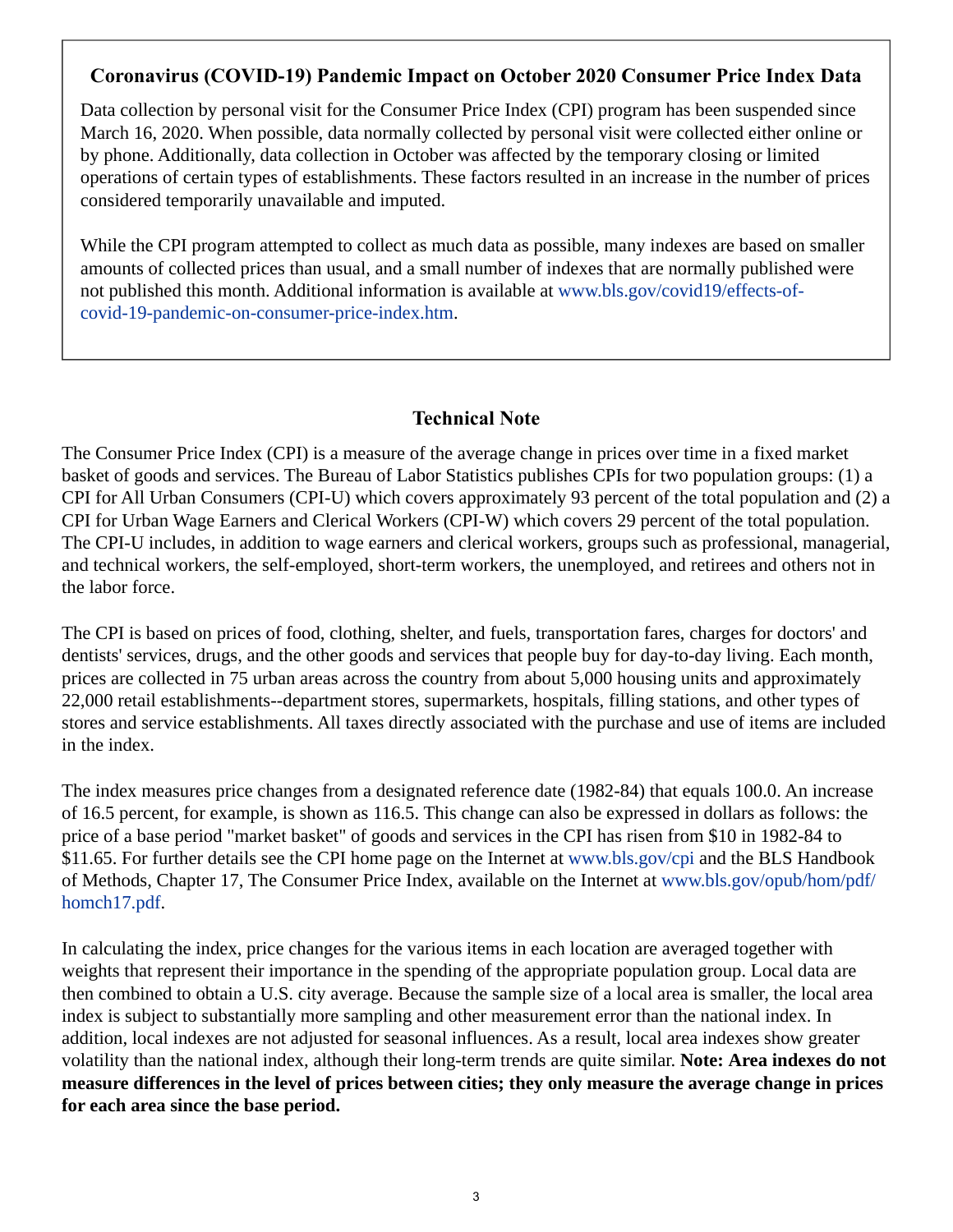The **Chicago-Naperville-Elgin, IL-IN-WI, Core Based Statistical Area** covered in this release is comprised of Cook, DeKalb, DuPage, Grundy, Kane, Kendall, Lake, McHenry, and Will Counties in Illinois; Jasper, Lake, Newton, and Porter Counties in Indiana; and Kenosha County in Wisconsin.

Information in this release will be made available to sensory impaired individuals upon request. Voice phone: (202) 691-5200; Federal Relay Service: (800) 877-8339.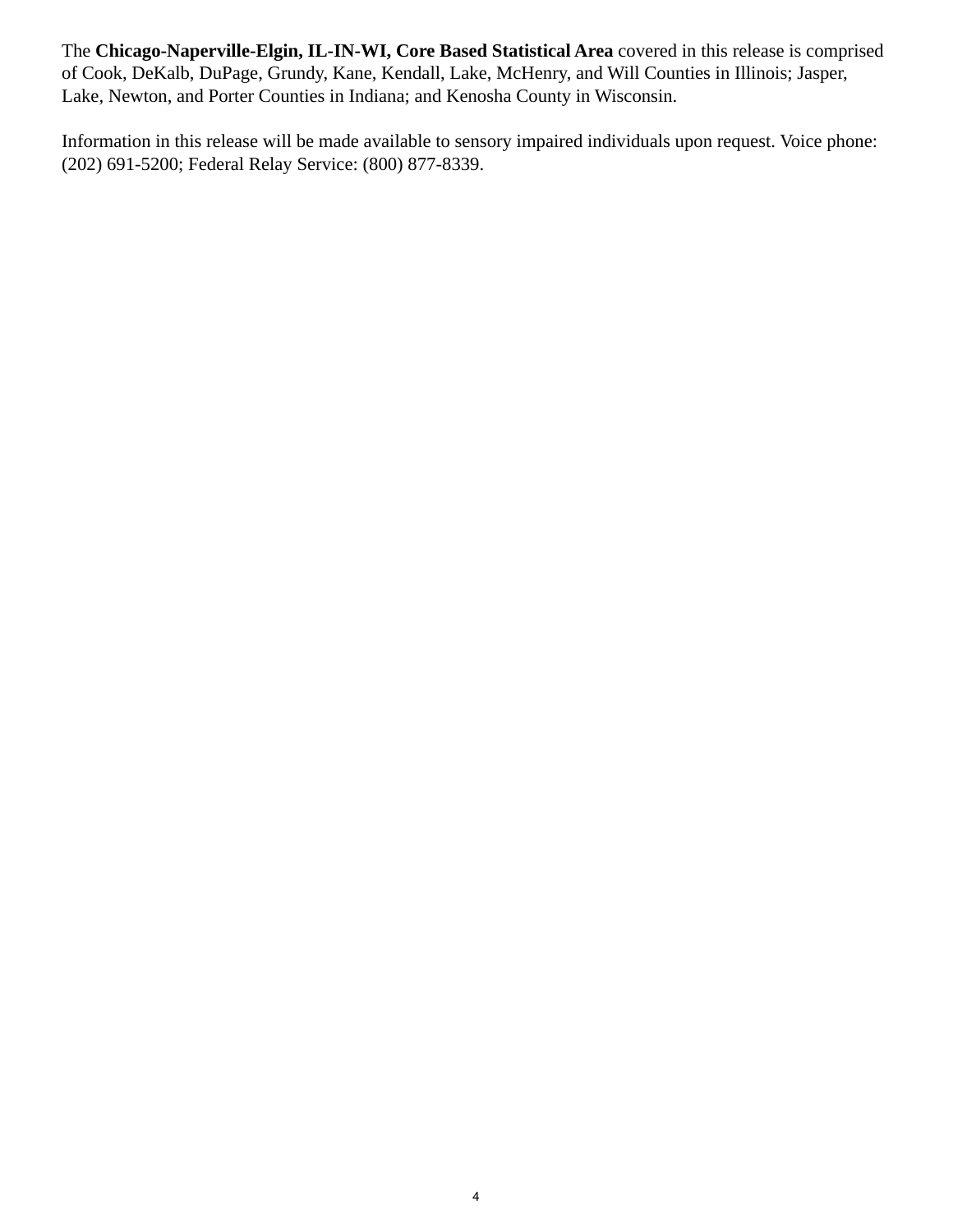#### <span id="page-4-0"></span>**Table 1. Consumer Price Index for All Urban Consumers (CPI-U): Indexes and percent changes for selected periods Chicago-Naperville-Elgin, IL-IN-WI (1982-84=100 unless otherwise noted)**

| Item and Group                                                     |                    | Indexes            |                    | Percent change from- |                  |                  |  |
|--------------------------------------------------------------------|--------------------|--------------------|--------------------|----------------------|------------------|------------------|--|
|                                                                    | Aug.<br>2020       | Sep.<br>2020       | Oct.<br>2020       | Oct.<br>2019         | Aug.<br>2020     | Sep.<br>2020     |  |
| <b>Expenditure category</b>                                        |                    |                    |                    |                      |                  |                  |  |
|                                                                    | 244.341            | 245.745            | 245.584            | 1.0                  | 0.5              | $-0.1$           |  |
|                                                                    | 729.989            | 734.183            | 733.702            |                      |                  |                  |  |
|                                                                    | 260.499            | 265.079            | 267.388            | 5.0                  | 2.6              | 0.9              |  |
|                                                                    | 259.872            | 264.931            | 267.191            | 5.1                  | 2.8              | 0.9              |  |
|                                                                    | 246.435            | 246.143            | 249.711            | 4.9                  | 1.3              | 1.4              |  |
| Cereals and bakery products                                        | 275.587            | 278.781            | 278.091            | 3.6                  | 0.9              | $-0.2$           |  |
| Meats, poultry, fish and eggs                                      | 263.884            | 267.299            | 271.539            | 7.1                  | 2.9              | 1.6              |  |
| Dairy and related products                                         | 233.675            | 227.612            | 227.190            | 7.5                  | $-2.8$           | $-0.2$           |  |
| Fruits and vegetables                                              | 308.078            | 295.809            | 319.439            | 0.4                  | 3.7              | 8.0              |  |
| Nonalcoholic beverages and beverage                                | 206.231            | 212.088            | 212.689            | 10.0                 | 3.1              | 0.3              |  |
|                                                                    | 198.818            | 199.412            | 197.440            | 4.2                  | $-0.7$           | $-1.0$           |  |
|                                                                    | 272.882            | 285.383            | 285.745            | 5.3                  | 4.7              | 0.1              |  |
|                                                                    | 267.163            | 265.543            | 268.463            | 4.2                  | 0.5              | 1.1              |  |
|                                                                    | 259.549            | 259.955            | 259.397            | 1.9                  | $-0.1$           | $-0.2$           |  |
|                                                                    | 330.642            | 331.358            | 330.736            | 2.2                  | 0.0              | $-0.2$           |  |
| Rent of primary residence(2)                                       | 350.673            | 351.302            | 352.532            | 2.8                  | 0.5              | 0.4              |  |
| Owners' equiv. rent of residences(2)(3)                            | 340.744            | 341.200            | 341.384            | 3.0                  | 0.2              | 0.1              |  |
| Owners' equiv. rent of primary                                     | 340.744            | 341.200            | 341.384            | 3.0                  | 0.2              | 0.1              |  |
|                                                                    | 209.238            | 208.748            | 208.616            | 0.2                  | $-0.3$           | $-0.1$           |  |
|                                                                    | 160.986            | 160.473            | 160.283            | $-0.4$               | $-0.4$           | $-0.1$           |  |
|                                                                    | 164.263            | 163.753            | 163.554            | $-0.4$               | $-0.4$           | $-0.1$           |  |
|                                                                    | 167.590            | 163.117            | 162.521            | $-3.4$               | $-3.0$           | $-0.4$           |  |
| Utility (piped) gas service(2)                                     | 145.844            | 151.283            | 151.691            | 4.8                  | 4.0              | 0.3              |  |
| Household furnishings and operations                               | 90.365             | 90.418             | 89.895             | 0.8                  | $-0.5$           | $-0.6$           |  |
|                                                                    | 79.850             | 87.534             | 83.841             | $-7.4$               | 5.0              | $-4.2$           |  |
|                                                                    | 179.927            | 177.932            | 178.934            | $-3.9$               | $-0.6$           | 0.6              |  |
|                                                                    | 180.116            | 178.364            | 178.154            | $-2.7$               | $-1.1$           | $-0.1$           |  |
| New and used motor vehicles(4)                                     | 98.531             | 98.567             | 99.785             | 5.1                  | 1.3              | 1.2              |  |
|                                                                    | 173.124            | 171.260            | 172.982            | 1.3                  | -0.1             | 1.0              |  |
|                                                                    | 288.106            | 295.325            | 298.183            | 12.0                 | 3.5              | 1.0              |  |
|                                                                    | 207.903            | 203.881            | 198.770            | $-17.7$              | -4.4             | $-2.5$           |  |
|                                                                    | 205.960            | 201.921            | 196.807            | $-17.6$              | $-4.4$           | $-2.5$           |  |
| Gasoline, unleaded regular(5)                                      | 197.638<br>231.165 | 193.494            | 188.674            | $-18.0$<br>$-16.5$   | $-4.5$           | $-2.5$<br>$-3.3$ |  |
| Gasoline, unleaded midgrade(5)(6)<br>Gasoline, unleaded premium(5) | 234.048            | 229.295<br>231.784 | 221.644<br>225.860 | $-14.5$              | $-4.1$<br>$-3.5$ | $-2.6$           |  |
|                                                                    | 540.884            | 510.182            | 499.604            | $-9.8$               | $-76$            | $-2.1$           |  |
|                                                                    | 535.786            | 538.491            | 536.920            | 0.1                  | 0.2              | $-0.3$           |  |
|                                                                    | 114.536            | 115.020            | 114.955            | 2.0                  | 0.4              | $-0.1$           |  |
| Education and communication(4)                                     | 141.498            | 142.272            | 141.932            | 0.2                  | 0.3              | $-0.2$           |  |
| Tuition, other school fees, and childcare(1)                       | 1,216.774          | 1,216.696          | 1,218.961          | 1.2                  | 0.2              | 0.2              |  |
|                                                                    | 409.307            | 408.328            | 406.931            | $-0.3$               | $-0.6$           | $-0.3$           |  |
| <b>Commodity and service group</b>                                 |                    |                    |                    |                      |                  |                  |  |
|                                                                    |                    |                    |                    |                      |                  |                  |  |
|                                                                    | 244.341            | 245.745            | 245.584            | 1.0                  | 0.5              | $-0.1$           |  |
|                                                                    | 167.792            | 170.026            | 169.799            | 0.3                  | $1.2$            | $-0.1$           |  |
| Commodities less food and beverages                                | 123.040            | 124.276            | 123.147            | $-3.0$               | 0.1              | $-0.9$           |  |
| Nondurables less food and beverages                                | 162.400            | 165.597            | 161.697            | $-7.6$               | $-0.4$           | $-2.4$           |  |
|                                                                    | 85.943             | 85.843             | 86.537             | 3.1                  | 0.7              | 0.8              |  |
|                                                                    | 317.348            | 317.766            | 317.686            | 1.3                  | 0.1              | 0.0              |  |